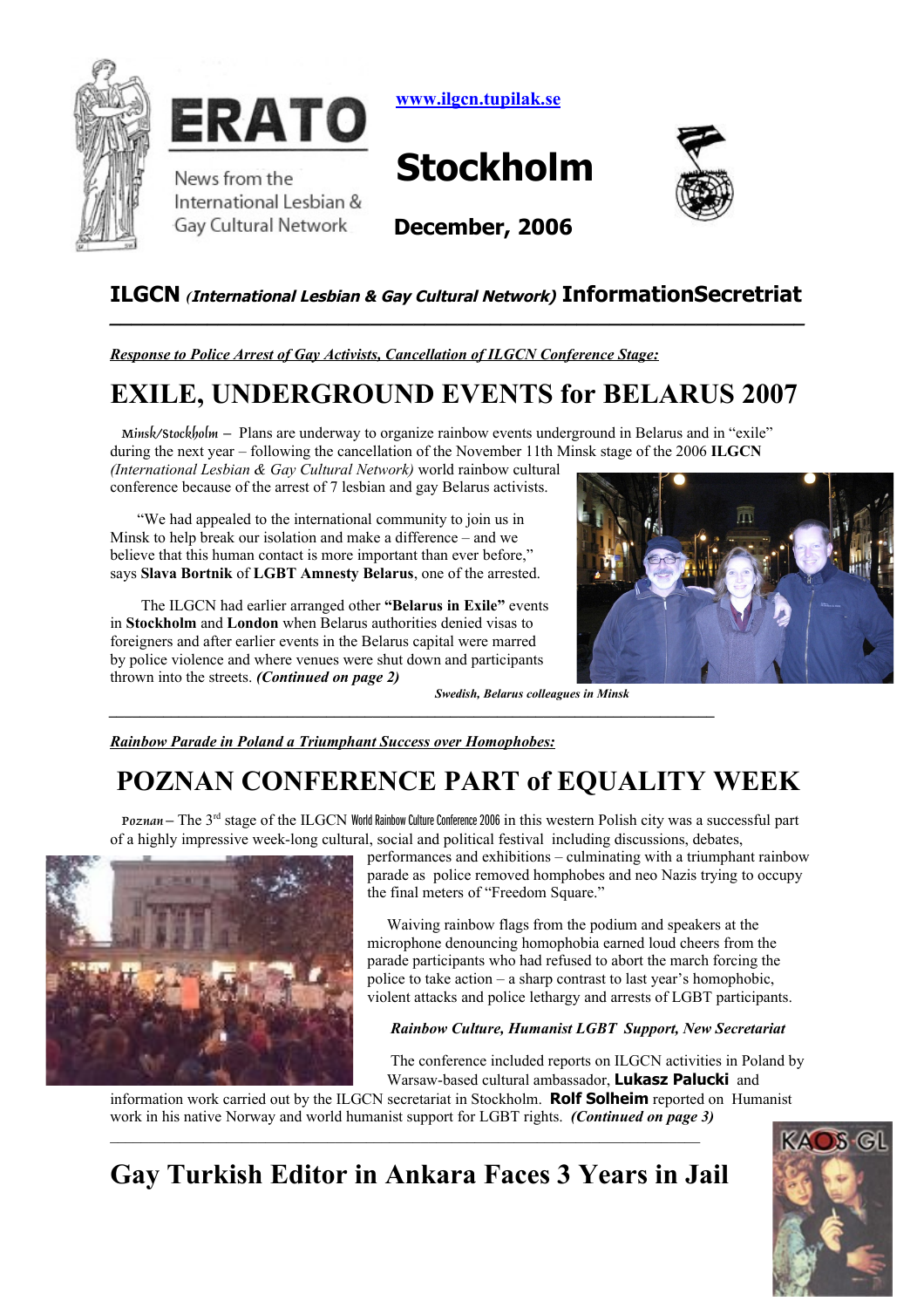The editor of **Kaos**, Turkey's only magazine for LGBT people, 29-year-old **Umutal Güner**, has been indicted under a vague statute banning "obscene" material. The leading gay activist faces three years in jail. Meanwhile, **Ismail Alacaaoglu** of Kaos has been appointed as ILGCN co-ordinator.

### **EXILE, UNDERGROUND EVENTS PLANNED for BELARUS...**

 *(from page 1)* The **Poznan** stage of the 2006 ILGCN conference – taking place on November 18 -- supported efforts on behalf of Belarus in the coming year, and the new **ILGCN Eastern Europe Secretariat** in **Warsaw** is to give special attention to Belarus.



*Concentration Camp monument* .

#### *Exile Events in Warsaw, Riga,Vilnius?*

 *"*We are asking our ILGCN colleagues to help arrange "exile" events in neighboring **Poland**, **Latvia** and **Lithuania** – and plan at the same time to arrange some kind of international underground rainbow event to take place in Belarus," says **Bill Schiller**, secretary general of the **ILGCN Information Secretariat** in Stockholm.

 "It was crucial to meet face to face with these gay activists who had been detained and interrogated – noting that instead of becoming discouraged and giving up, they take this harassment and threats from the special police as part of daily life in this last dictatorship of Eastern Europe – determined to remain on the rainbow barricades."

 "I'm proud also that the **Swedish Institute** supported my visit to Minsk – underlining that the official Swedish body responsible for international exchange gives both *Rainbow flowers at WWII* Belarus and rainbow rights there high priority," Schiller concludes

*Labrys' Publication in Bishkek, 'Normal' Publishers in Stockholm*

## **Sappho in Paradise Award to Kyrgyzstan, Sweden**

**\_\_\_\_\_\_\_\_\_\_\_\_\_\_\_\_\_\_\_\_\_\_\_\_\_\_\_\_\_\_\_\_\_\_\_\_\_\_\_\_\_\_\_\_\_\_\_\_\_\_\_\_\_\_\_\_\_\_\_\_\_\_\_\_\_\_\_\_\_\_\_\_\_\_\_\_\_\_\_\_\_\_\_\_\_\_\_\_\_\_\_\_**

 *London/Stockholm* **–** This year's literary award from the ILGCN and London's Paradise Press is shared by Labrys **--** <sup>a</sup> pioneering publication in the former Soviet republic of Krygyzstan -- and the courageous Stockholm-based lesbianowned Normal publishers -- giving special emphasis to rainbow novels, literature, documentaries, biographies and photography**.**

 **"**Thank you for your great news and we very much appreciate your honouring our achievements. We would be delighted to nominate Labrys representatives for a ILGCN cultural ambassador and a co-ordinator**," says** Anna Kirey of Labrys.



The award is named after the ancient Greek poetess, Sappho. *The 1st Sappho in Paradise–*

*announced at the ILGCN world conference on homo culture in Berlin in 2003-- went to the pioneering, lesbian & gay Mea Culpa Library in Tallinn – the 1st of its kind in Estonia. The 2004 award went jointly to the courageous and pioneering Gays the Word Bookshop in London and the Danish-Latvian-owned Atena Publishing House in Riga and the 2005 award went to the Library Project of Gays and Lesbians of Zimbabwe (GALZ). \_\_\_\_\_\_\_\_\_\_\_\_\_\_\_\_\_\_\_\_\_\_\_\_\_\_\_\_\_\_\_\_\_\_\_\_\_\_\_\_\_\_\_\_\_\_\_\_\_\_\_\_\_\_\_\_\_\_\_\_\_\_\_\_\_\_\_\_\_\_\_\_\_\_\_\_\_\_\_\_\_\_\_\_\_\_\_* 

## **Nordic 'Rainbow Humanist' to Dutch Professor**



 *Stockholm* -- The Nordic Rainbow Humanists have awarded Utrecht Professor Rob Tielman this year's "Rainbow Humanist" award for his year's-long and outstanding international work for LGBT rights within and outside of the humanist movement both in his native Netherlands and around the world.

 Earlier recipients have been George Broadhead of the London-based, international **GALHA (Gay and Lesbian Humanist Association)** , Carl-Johan Kleberg (former chariman of the Swedish Humanists) and Kim Fiele, pioneering Norwegian LGBT rights activist.

 The Nordic Rainbow Humanists with members in both the Nordic region and the 'Nordic cousins' in the eastern Baltic states, is one of the main supporters of the ILGCN Information Secretariat in the Swedish capital..

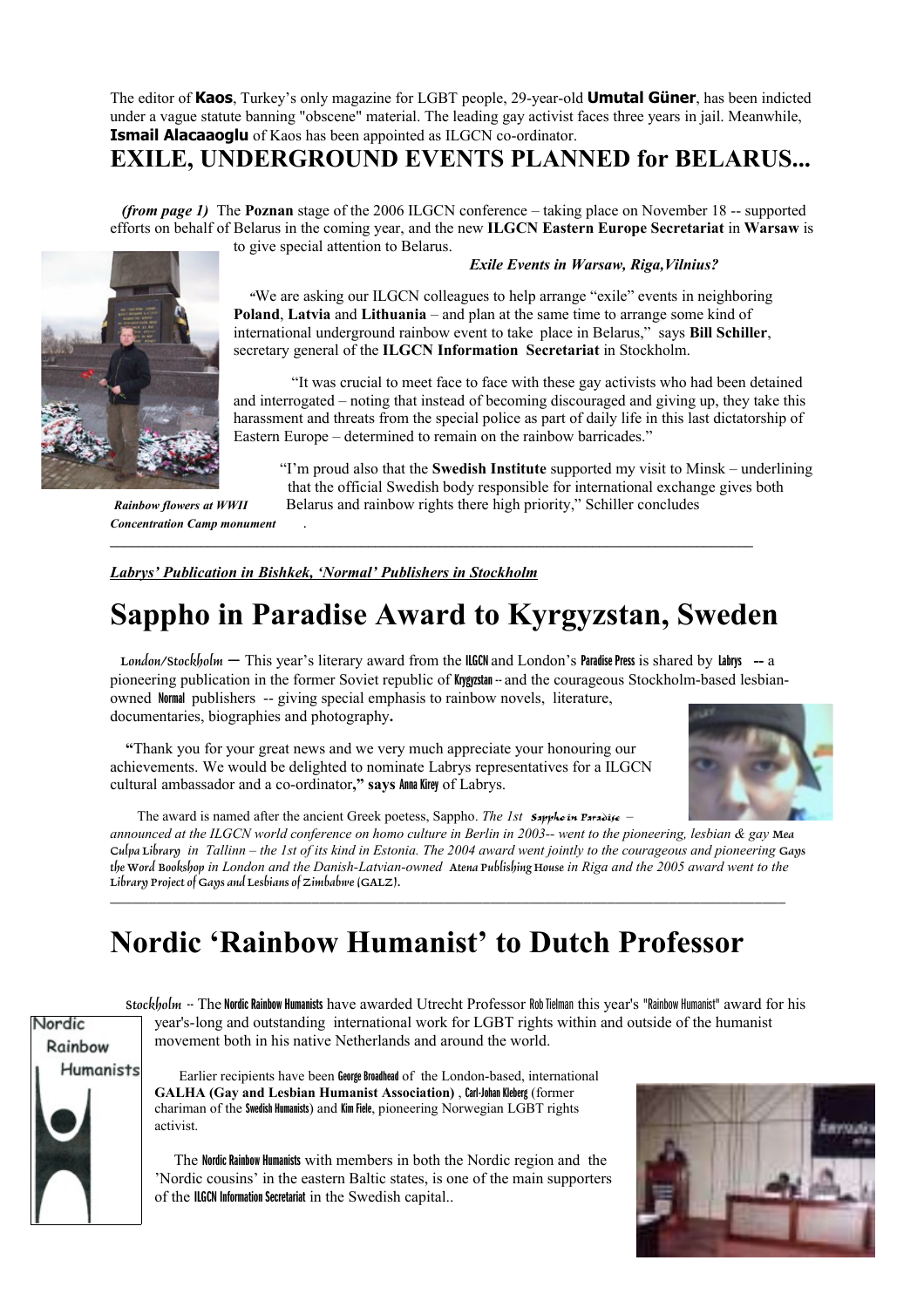### *New ILGCN East European Secretariat Created:*

### **POZNAN CONFERENCE at EQUALITY WEEK….**

 *(from page 1)* "We are very pleased to have approved the idea of a new **ILGCN Secretariat for Eastern Europe** in Warsaw – to give special emphasis on the situations in Poland, Belarus, Ukraine and elsewhere in the region," says **Bill Schiller** of the Information Secretariat.

The conference also confirmed the sites of next year's conference stages – in **Mauritius and Vilnius, for Iranians in exile (Toronto)** and **Algerians in exile (Paris/Marseille).** The conference approved new cultural ambassadors and co-ordinators from **Lithuania, Italy, Mauritius** and **Iran.** *(see web)*

 Because the 2nd ILGCN conference stage to be held in Minsk November 3-5 was cancelled after KGB arrests of the organizers, the Poznan conference approved plans to hold **ILGCN "Belarus in Exile"** events in 2007 in **Poland, Lithuania** and **Latvia.** (The Poznan stage replaced the stage scheduled for **Jerusalem** which was postponed because of the war.)

#### *ILGCN Support for Europride & Outgames, Grizzly Bear Award to Poznan*



 *Ambassador, actor/ poet*

Conference participants also approved support for ILGCN activities in Poland when **Stockholm** and **Warsaw** share **Europride 2008** events and continuing efforts to help the **2 nd Outgames** -- blending human rights, culture and sports in **Copenhagen** in *2009*  **--** focus on the crucial rainbow battles on Eastern European barricades. *New Italian ILGCN*

Conference **"Rainbow Warrior"** awards were handed out to Poles providing *Carlo Beltrami of Milan* special help to the conference and LGBT identity in Poland, and the organizers of the **Poznan "Equality Week"** received the **ILGCN "Grizzly Bear" 2006** for carrying out the successful festival in the face of threats and shadows of last year's violence.

 Also during the week, the ILGCN Warsaw ambassador and the Information Secretariat protested over the Polish President's statements on BBC news that gay culture "threatened to make heterosexual culture disappear" as ridiculous and homophobic**.** 

#### *Moscow 2006 Stage Terminated by Bloody Violence*

The first stage of the 2006 ILGCN world rainbow culture conference took place in **Moscow** in May - including a special 'Nordic Lights' presentation supported by the **Nordic Council's culture fund** and the **Norwegian Embassy.** However, the three days of events ended with a bloody, violent, and tear-gas filled battle on Red Square with both homophobes and police attacking LGBT activists trying to place flowers at a memorial -- since the Pride parade was banned by the mayor and condemned by all religious leaders in the city.

 **………………………………...**

## **2006 Grizzly Bear Award to Poznan Activists**

Poznan – The ILGCN 2006 Grizzly Bear for outstanding work in ferocious homophobic conditions has bone to the organizers of the **Poznan Equality Week** – combining the forces of the feminist movement, environmentalists, anarchists, human rights groups and the LBGT community.

 The motivation reads: "... *for combining all progressive human rights, social and political groups together – and in defiance of last year's homophobic threats and violence on the streets of Poznan – triumphantly blending culture and politics into a powerful weapon for tomorrow's battles… for inviting foreign colleagues to the barricades surpassing national and psychological barriers … and for to converingt dreams into realities."* 

The Grizzly has gone earlier to the 1<sup>st</sup> Moscow Pride and the 1<sup>st</sup> IDAHO conference in 2005, to Queer Zagreb and the Center for Civil & Human Rights in Skopje, to the Jerusalem Open House uniting Israeli and Palestinian lesbians and gays, and to the organizers of the 1<sup>st</sup> Belgrade Pride -

attacked violently by neo nazis and other homophobes, to the Belarus Lambda League in that Eastern European dictatorship, the **"Circle"** group in the far northern Russian city of Murmansk, Nash Mir in the Ukraine and to Greece – where death threats and bombings have tried to silence the play, Lesbian Blues, -- to the Belarus LGBT Amnesty Group and the Poland's Campaign Against Homophobia.

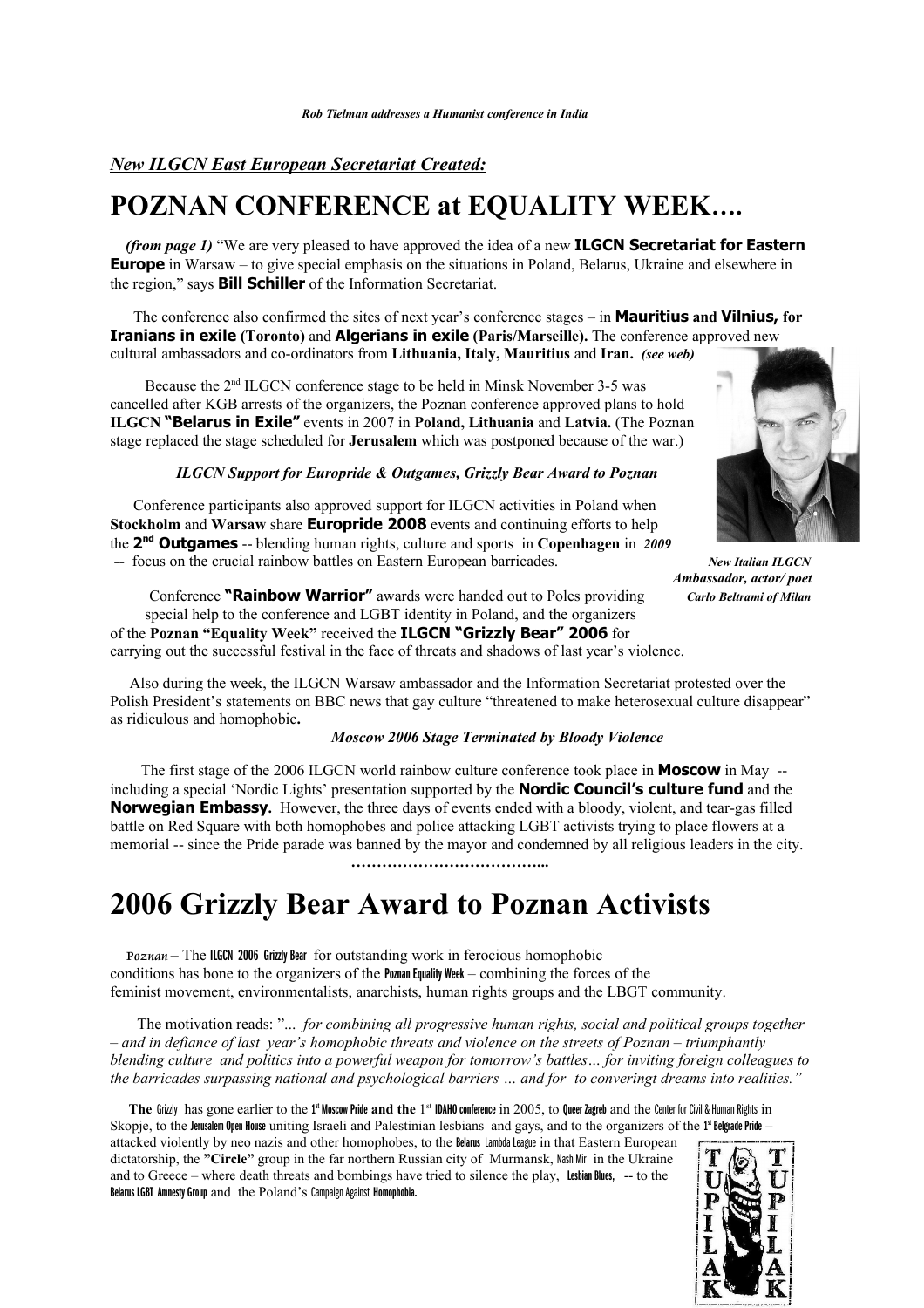The Grizzly is a brother to the Polar Bear of Tupilak (Nordic rainbow cultural workers) -- honoring outstanding achievement in homo film production and distribution and was born at the Berlin International Film Festival -- the home of the gay Teddy bear and gold and silver bears.

**2006 ILGCN Award Honors Nordic/Baltic Co-operation:**

# **Arco Nordica to Sweden's Pol-Balt Network**

 *Stockholm***–** The special ILGCN award for Nordic rainbow co-operation has gone to the Swedish Pol-Balt Network uniting groups in Sweden with colleagues on the Eastern side of the Baltic Sea, and was handed over at a European conference in the Stockholm premises of the Swedish Gay Student organization – one of the network members. The motivation reads:

 "… for pioneering efforts uniting many groups in this Scandinavian nation – big and small, political, social and cultural – into an active network linking colleagues at home and with those on the barricades in Estonia, Latvia, Lithuania and Poland. … for taking this initiative at a crucial time when new waves of violent homophobia and political and religious hostility threaten the rainbow struggles in these nations…. and for promoting awareness,



solidarity and action -- both abroad and at home – giving also Swedes the chance to share the courage and strength of Eastern colleagues…. demonstrating that the colors of the rainbow become more brilliant when they are stretched over national borders and across the waters of the Baltic Sea."

The **Arco Nordica** is awarded in collaboration with the Nordic Rainbow Council *(former Nordic Homo Council)* and **Tupilak** *(Nordic rainbow cultural workers).*

*Earlier 'Arco Nordica' awards have gone to the Tribade Festival in Helsinki, the Rainbow Festival in Malmö, SLM colleagues in Gothenberg and Tallinn, Barents colleagues in northern Sweden and Norway working with Finns and Russians, Stockholm's Women's Choir and the Stockholm's Gay Choir, the 1 st Queer Festival-Umeå, Sweden, the 1 st Vaasa Pride, Finland & Mea Culpa, Estonia, the Viking Bears of Sweden and Lahia Bears of Vaasa, Finland and Gay Camps in Sweden and Latvia.*

*\_\_\_\_\_\_\_\_\_\_\_\_\_\_\_\_\_\_\_\_\_\_\_\_\_\_\_\_\_\_\_\_\_\_\_\_\_\_\_\_\_\_\_\_\_\_\_\_\_\_\_\_\_\_\_\_\_\_\_\_\_\_\_\_\_\_\_\_\_\_\_\_\_\_\_\_\_\_\_\_*

## **ILGCN World Cultural Conferences 2007**

**Mauritius & Vilnius -- May "Iran in Exile" (Toronto) -- June "Algeria in Exile" (Paris/Marseille) – October**

#### ILGCN Annual Awards: *(Proposals welcomed at all Secretariats)*

Rainbow Iceberg -- *(outstanding international work)* Clios Silver Cup *(LBGT history)*

Orfeo Iris *(research in Nazi 6 neo nazi persecution of homosexuals)*

Grizzly Bear *(work in ferocious homophobic situations)* 

Orfeo Musica *(international musical co-operation)* Arco Nordica *(Nordicco-operation*

*\_\_\_\_\_\_\_\_\_\_\_\_\_\_\_\_\_\_\_\_\_\_\_\_\_\_\_\_\_\_\_\_\_\_\_\_\_\_\_\_\_\_\_\_\_\_\_\_\_\_\_\_\_\_\_\_\_\_\_\_\_\_\_\_\_\_\_\_\_\_\_\_\_\_\_\_\_\_\_\_\_\_\_\_\_\_\_\_\_\_\_\_\_\_\_\_\_* 

Sappho in Paradise *(libraries, publishing)* **Orfeo Imago** (*graphic art & photography*)



### ILGCN Secretariats

Information: Stockholm [www.ilgcn.tupilak.se](http://www.ilgcn.tupilak.se/)

Women: Tallinn [krissu.@meaculpa.ee](mailto:krissu.@meaculpa.ee)